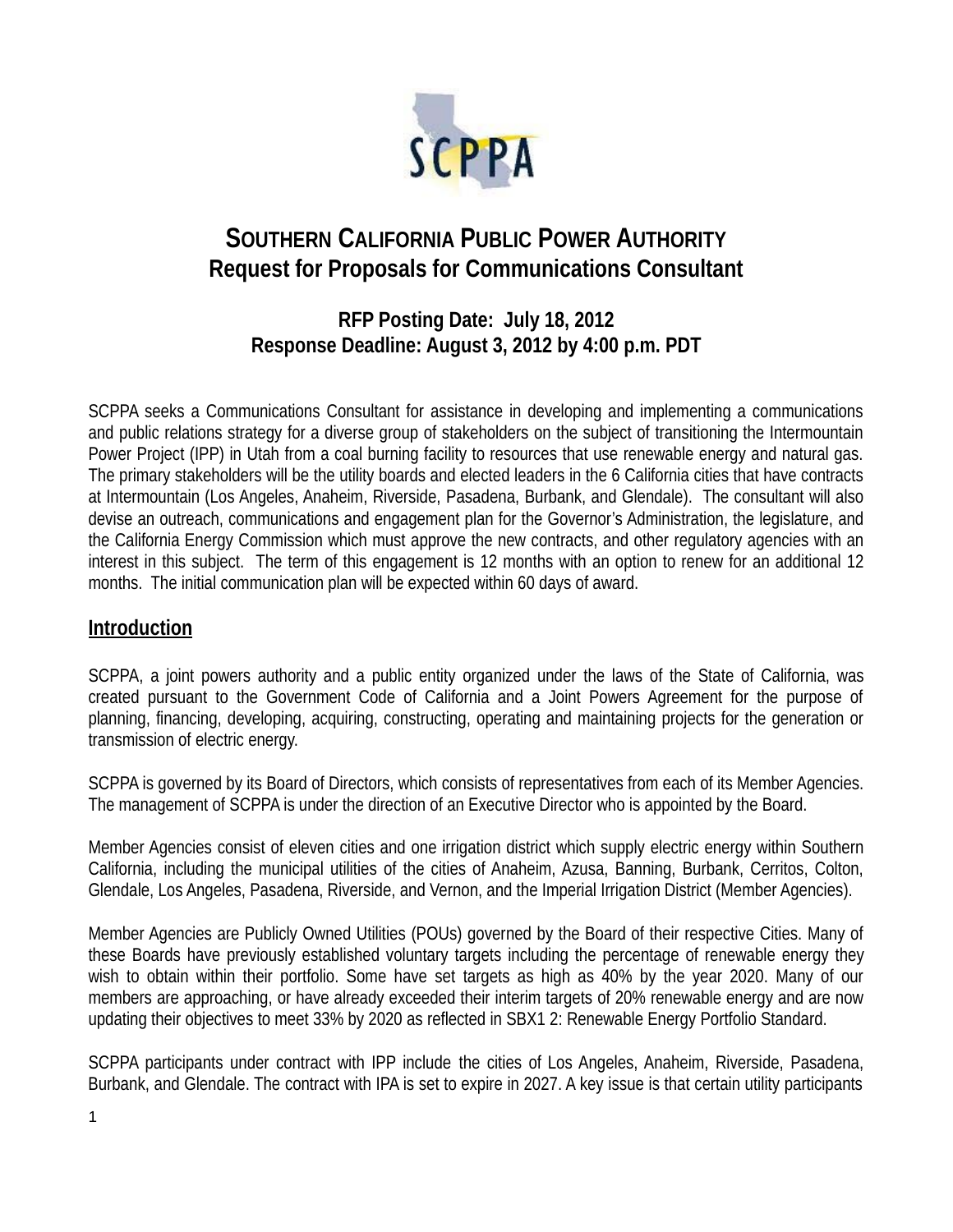are exploring options at IPP to reduce GHG emissions and/or freeing up resources for renewable resource investments. Given the operational, economic and political complexities involved with such a significant asset involving many stakeholders in multiple states, SCPPA seeks communications and public relations expertise to help quide a smooth transition.

# **Statement of Work**

SCPPA desires to have the Communications Consultant plan, develop and execute a broad communications and public relations program designed to educate and provide consistent advocacy with a diverse set of stakeholders on issues of importance to SCPPA surrounding the IPP conversion. Key stakeholders to be targeted under this program include but are not limited to:

- SCPPA Board of Directors and Executive Director
- Six SCPPA member utilities, their management and utility Board or Commission, their Mayors and City Councils
- Governor of the State of California
- California State Legislature
- California Energy Commission

The development of a communication strategy will include education and advocacy to key stakeholders around the following messages:

- There are 36 utilities involved in the IPP project with six from California
- The IPP assets include a power plant in Delta, Utah and transmission lines that deliver power to California, Nevada and Utah
- SCPPA member utilities have existing contract obligations with IPA until 2027
- The SCPPA contracts with IPA cannot be extended without a major reduction in GHG emissions
- The California participant utilities do not own the assets at IPP so they must work cooperatively with numerous other stakeholders and IPA as owner to determine how to maximize the assets under contract
- The opportunity to convert the coal-fired IPP power plant to natural gas fuel has been investigated by an engineering consultant and work on contract language to enable that conversion is underway
- If the conversion to natural gas is implemented it must be in compliance with Senate Bill 1368: Emission Performance Standard and must be approved by the California Energy Commission.
- The conversion to renewable energy and natural gas reduces  $CO<sub>2</sub>$  emissions by more than 50% compared to existing emissions and reduces emissions of other air pollutants
- SCPPA member utilities want to ensure that their customers maximize the benefits of the investments they have already made in renewable energy projects that currently use IPP project transmission lines for delivery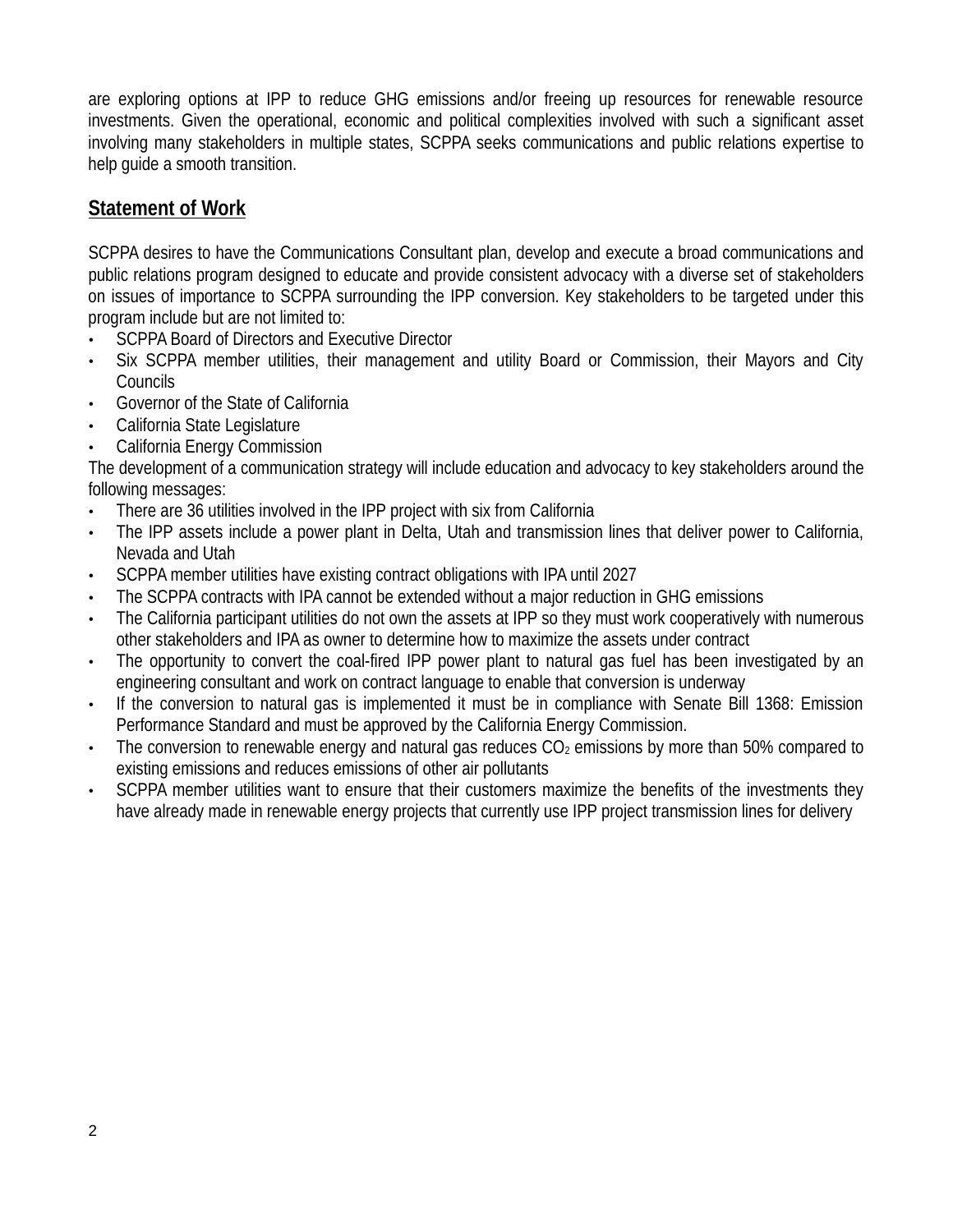## **Proposal Submission Delivery Requirements**

There will be no initial proposer's conference associated with this request for proposals. Clarification questions may be addressed to Julie Felipe at *jfelipe@scppa.org.* 

One (1) hard copy of your response, including a Transmittal Letter of authentic offer with wet-ink authority signature, and any supporting documentation should be delivered prior to 4:00 p.m. on **August 3, 2012**, to:

> Southern California Public Power Authority 1160 Nicole Court Glendora, California 91740

One electronic copy of your proposal should also be delivered, on CD or USB flash-drive to the above address, or e-mailed to jfelipe@scppa.org.

No contact shall be made with the Board of Directors, Committee Members, or SCPPA Member Agencies concerning this Request for Proposals.

All information received by SCPPA in response to this Request for Proposals is subject to the California Public Records Act and all submissions may be subject to review in the event of an audit.

#### **Proposal Submission Required Elements**

1. **Transmittal Letter:** Provide a brief statement of the Respondent's understanding of the work to be done and commitment to perform the work as scheduled, including a summary of any exceptions taken to the RFP requirements, statement of work, specifications, and reference to any proposed contractual terms and conditions required by the Respondent. An officer authorized to bind must sign the proposal on behalf of the Respondent and must include the following declarations on the Transmittal Letter:

> *"This proposal is genuine, and not sham or collusive, nor made in the interest or in behalf of any person not herein named; the respondent has not directly or indirectly induced or solicited any other respondent to put in a sham bid, or any other person, firm or corporation to refrain from submitting a proposal; and the respondent has not in any manner sought by collusion to secure for themselves an advantage over any other respondent."*

- **2. Applicant Information:** Provide the legal name of the company or entity making the proposal, the legal structure or form of the entity (e.g., Corporation, or LLC), physical address, e-mail address, telephone, name and titles of individuals authorized to represent the Respondent.
- **3. Proposal:** Provide a description of the proposed communication strategy, how it meets each of the objectives of this request for proposals, a detailed description addressing all of the Statement of Work, as well as any functions which are not fulfilled by the Respondent's solution.
- **4. Fees:** Pricing should be made based on good faith estimates of the requirements defined in this request for proposals. Detail specific examples or estimates of the fees. Describe how the fees will be determined. For example, the total price to prepare the initial communication strategy for the audiences listed above in the Statement of Work along with a listing of hourly rates for each Project Team member included in preparing the communication strategy. Prior to contract award, the successful bidder shall supply a detailed breakdown of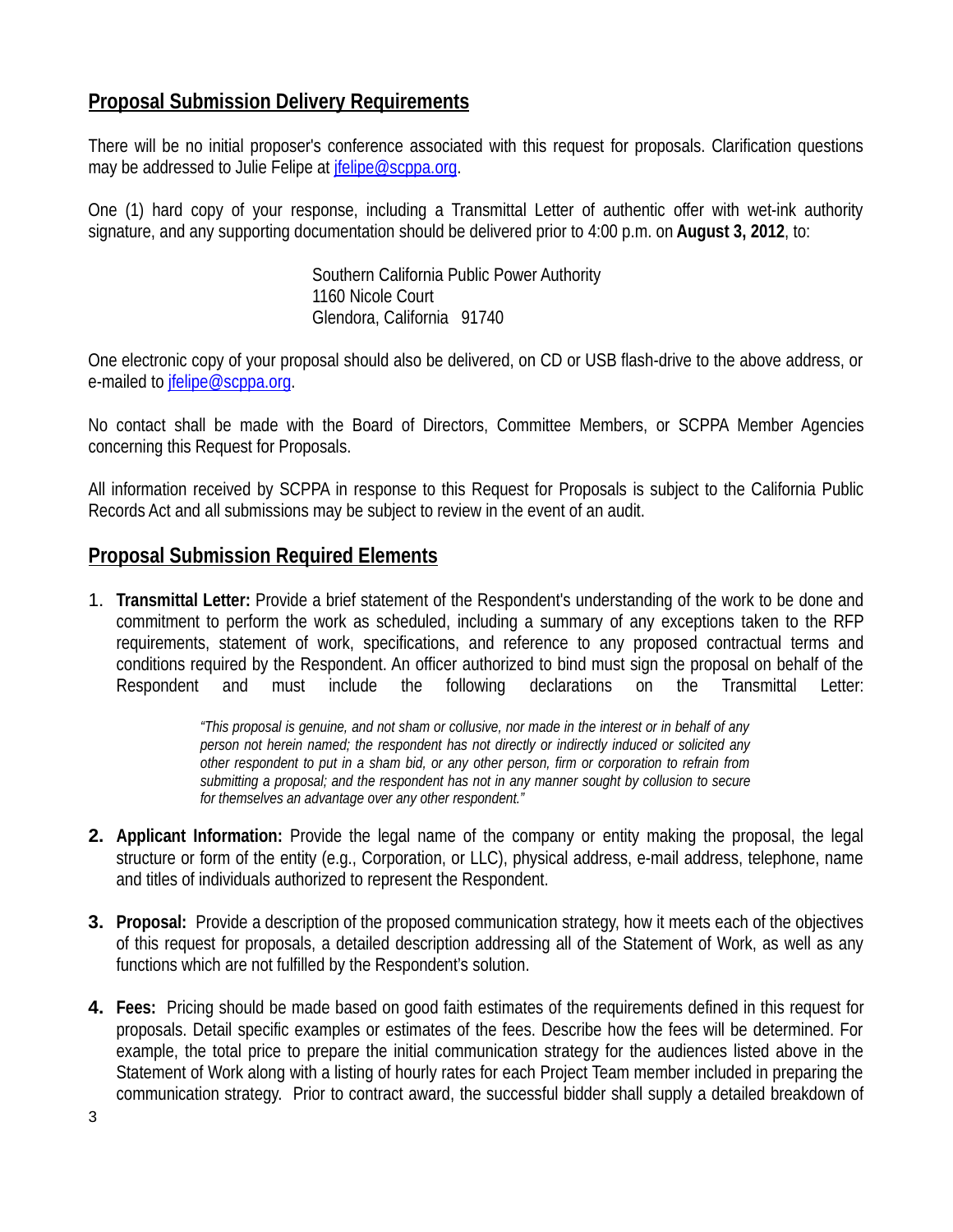the applicable overheads and fringe benefit costs that are part of the labor rates and other direct costs associated with the services to be performed.

**5. Experience:** Respondent will clearly identify project participants and management team.

a.a. Describe your firm's organizational structure, management qualifications, and other contract related qualifications, including number of years the firm has been in business.

a.b. Specify key employees and describe their experience with the development, design, implementation and execution of communications strategies, public relations programs or government relations projects or lobbying efforts.

a.c. Provide a commitment statement for the retention and use of key employees as proposed, their availability to initiate and sustain the proposal, as well as planned supplemental employees if key employees are not available to assure project delivery.

a.d. Identify existing programs or projects that Respondent has developed and/or implemented. Provide a list of references for similar projects completed, including a contact person, phone number and address.

a.e. State whether Consultant will use subcontractors to perform services pursuant to the contract. Should the use of subcontractors be included, Respondent shall provide the same assurances of competence for the subcontractor, plus the demonstrated ability to manage and supervise the subcontracted work. Subcontractors shall not be allowed to further subcontract with others for work on this program. The provisions of this contract shall apply to all subcontractors in the same manner as to the Respondent.

a.f. Respondent shall indicate any and all pending litigation that could affect the viability of respondent's proposal, continuance of existing contracts, operation or financial stability.

a.g. Describe whether the proposer has, within the last three years, rendered any service to SCPPA or to any of SCPPA's Member Agencies, either as a contractor or subcontractor, either under the current proposer's name or any other name or organization. If so, please provide details (status as prime or subcontractor, brief description of the contract, contract start and end dates, the contract administrator name, and total actual contract expenditures).

# **Proposal Terms and Conditions**

- 1. SCPPA reserves the right to cancel this RFP at any time, reject any and all proposals and to waive irregularities.
- 2. SCPPA shall determine at its sole discretion the value of any and/or all proposals including price and nonprice attributes.
- 3. Proposals may be subdivided or combined with other proposals, at SCPPA's sole discretion.
- 4. SCPPA shall perform an initial screening evaluation to identify and eliminate any proposals that are not responsive to the RFP, do not meet the minimum requirements set forth in the RFP, are clearly not economically competitive with other proposals, or are submitted by Respondents that lack appropriate creditworthiness, sufficient financial resources, or qualifications to provide dependable and reliable services.
- 5. SCPPA reserves the right to submit follow up questions or inquiries to request clarification of information submitted and to request additional information from any one or more of the respondents.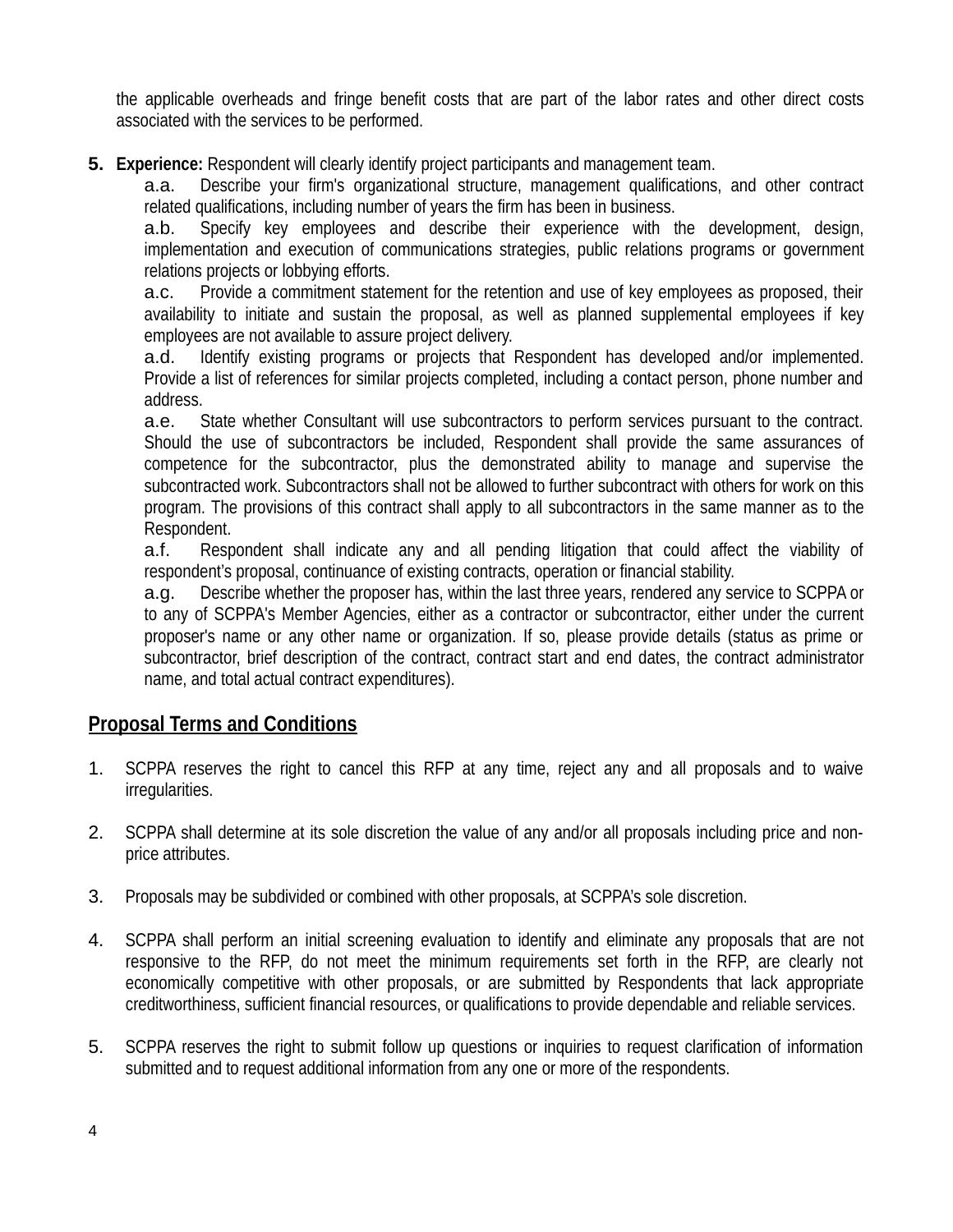- 6. SCPPA reserves the right, without qualification and in its sole discretion, to accept or reject any or all proposals for any reason without explanation to the Respondent, and to make the award to that Respondent, who, in the opinion of SCPPA, will provide the most value to SCPPA and its Member Agencies.
- 7. SCPPA may decline to enter into any potential engagement agreement or contract with any Respondent, terminate negotiations with any Respondent, and may abandon the RFP process in its entirety.
- 8. SCPPA reserves the right to make an award to an offer with higher than lowest price offered, or the proposal evidencing the greatest communication ability or other measure, if SCPPA determines that to do so would result in the greatest value to SCPPA and its Member Agencies.
- 9. Those Respondents who submit proposals agree to do so without legal recourse against SCPPA, its members, and their directors, officers, employees and agents for rejection of their proposal(s) or for failure to execute or act on their proposal for any reason.
- 10. SCPPA shall not be liable to any Respondent or party in law or equity for any reason whatsoever for any acts or omissions arising out of or in connection with this RFP.
- 11. SCPPA shall not be liable for any costs incurred by any Respondents in preparing any information for submission in connection with this RFP process or any and all costs resulting from responding to this RFP. Any and all such costs whatsoever shall remain the sole responsibility of the Respondent.
- 12. SCPPA may require certain performance assurances from Respondents prior to entering into detailed negotiations for a proposed project.
- 13. Either SCPPA collectively or Member Agencies individually may respond to, or enter into negotiations for a proposal in response to this RFP. SCPPA is not responsible or liable for individual Member Agency interactions with the respondent which are not entirely contained within SCPPA's option or election to engage the respondent as defined within the Terms and Conditions herein.

#### **Additional Requirements for Proposal**

1. **Consideration of Responses:** Submitted proposals should be prepared simply and economically, without the inclusion of unnecessary promotional materials. Proposals should be submitted on recycled paper that has a minimum of thirty percent (30%) post-consumer recycled content and duplex copied (double-sided pages) where applicable.

2. **Insurance, Licensing, or other Certification:** If selected, the respondent will be required to maintain sufficient insurance, licenses, or other required certifications for the type of work being performed. SCPPA or its Member Agencies may require specific insurance coverage to be established and maintained during the course of work and as a condition of award or continuation of contract.

3. **Non-Discrimination/Equal Employment Practices/Affirmative Action Plan:** If selected, the respondent and each of its known subcontractors may be required to complete and file an acceptable Affirmative Action Plan. The Affirmative Action Plan may be set forth in the form required as a business practice by the Department of Water and Power of the City of Los Angeles which is SCPPA's largest Member Agency.